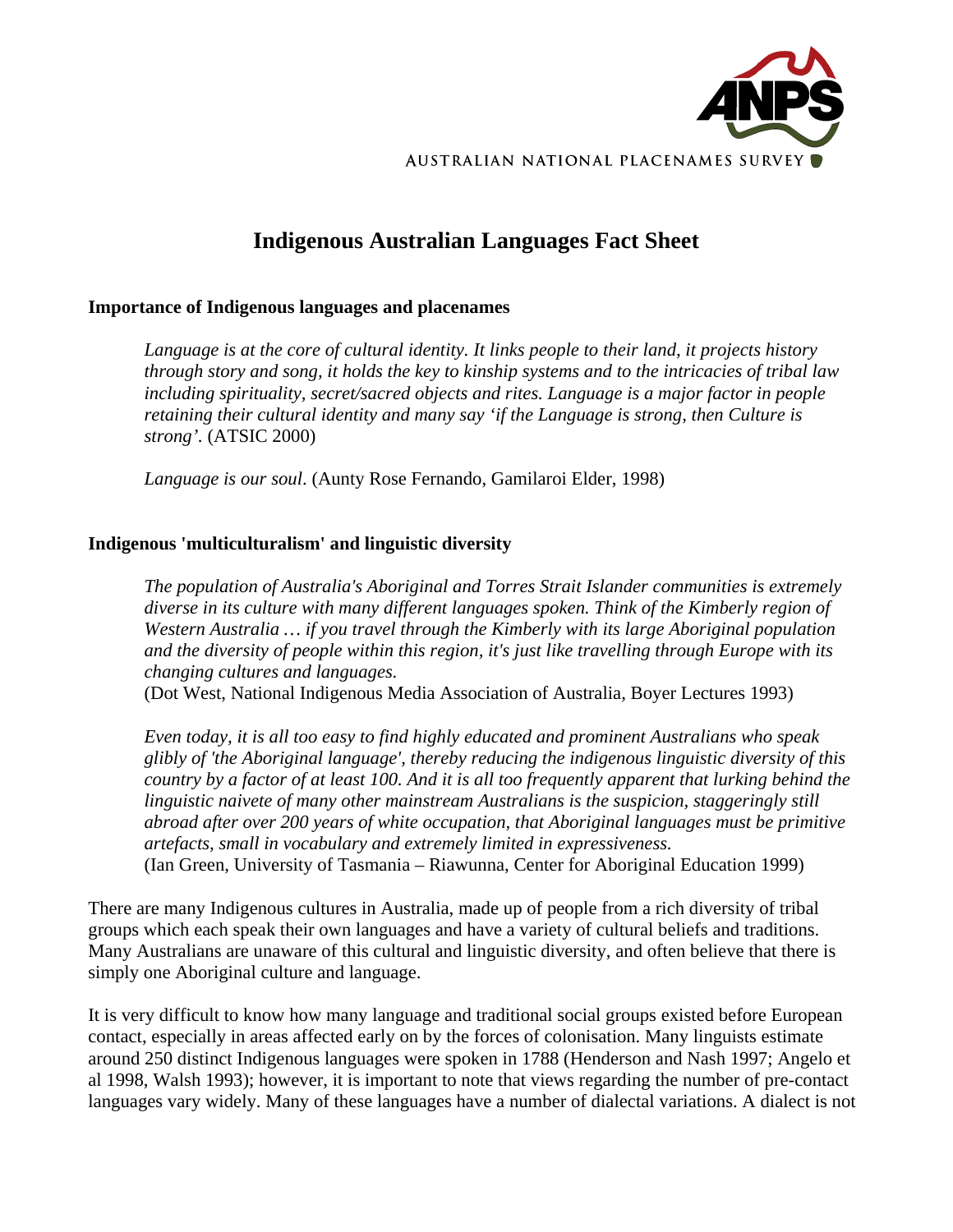a separate language but it can be very different to other dialects of the same language; for example, Scottish and Jamaican English are vastly different (Walsh 1993).

A good starting place to develop an understanding of the rich diversity of Australian Indigenous culture and language is by examining Norman Tindale's (1974a) map of Aboriginal tribal and language territories at the time of European contact. The South Australian Museum holds the original map in their collections, and their website ([http://www.samuseum.sa.gov.au/\)](http://www.samuseum.sa.gov.au/) explains that in the earlier 20th Century when Tindale begun work on this map it was commonly held that Indigenous people roamed across the land with no fixed territories. Tindale's map refuted this widely held view by providing graphic evidence that no part of Australia was empty land. This map is printed on four sheets labelled Southwest, Northwest, Northeast and Southeast, with map title printed on the Southwest sheet. 'Tribal' names and boundaries are printed in dark blue. States, placenames, major cities and geographical features are printed in brown or blue. Other information includes boundaries of subincision and circumcision rites.



Tindale's Map of Tribal Boundaries (http://www.samuseum.sa.gov.au/tindale/boundaries\_intro.htm):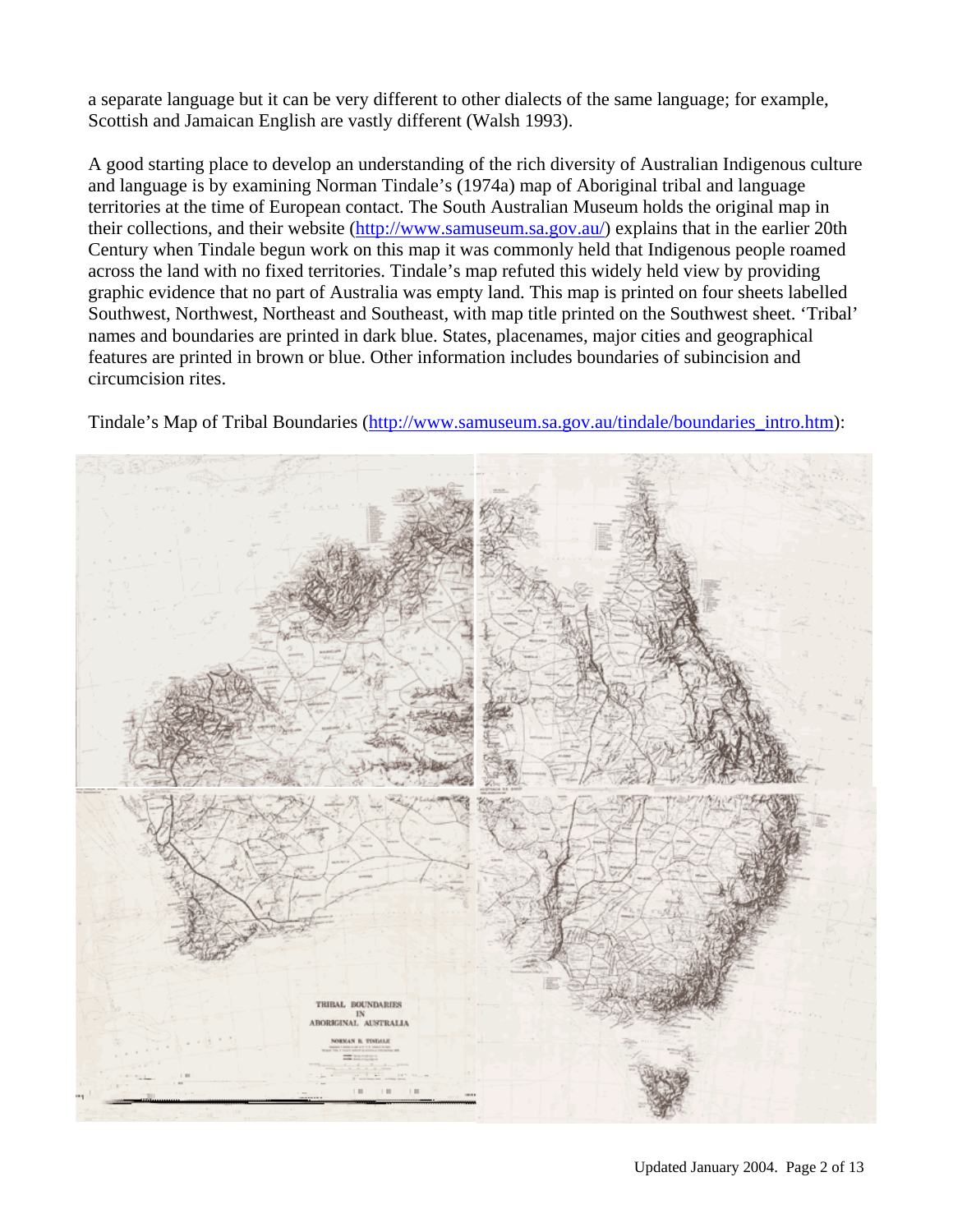Indigenous people had extensive linguistic expertise because they came in contact with so many dialects and languages. Indigenous individuals could and often still do speak a number of dialects from a number of languages (Walsh 1993). They were often able to speak the native dialect of their father, mother and spouse and would often know the languages of other groups whose land bordered their own territory. There were also a number of different registers and languages used within each tribe or clan for different occasions, for example, sign languages, ceremonial languages and gender specific languages (Alpher 1993).

Not only are there a multitude of Indigenous languages, these languages are complex and diverse, with intricate grammars and extensive vocabularies. There is a common and mistaken belief that Australian languages have limited vocabulary but like any other language they have thousands of items. One factor that contributes to this myth is that many vocabulary items in Australian languages do not correspond directly to concepts expressed in English words; rather, they describe items or express concepts of importance to their own culture (Angelo et al 1998).

#### **Relatedness**

The relationship between languages spoken in Tasmania and the mainland is unknown. On the mainland languages are classified into two groups: the Pama-Nyungan and the non-Pama-Nyungan. The Pama-Nyungan group is the largest of the two groups, covering much of Australia and including most Australian languages. The sounds, vocabulary and structure of these languges share similarities that suggest a common ancestor language. The non-Pama-Nyungan languages are located in northern Western Australia and the Northern Territory. The relationship between languages in this group and their connection to the Pama-Nyungan group is not clear (Angelo et al 1998).

# **Language Loss and Language Shift**

Like all cultures, the Indigenous Australian culture has changed and developed over time. However, the colonisation of Australia brought rapid changes to Indigenous Australian society and dramatically affected the ways Indigenous people lived and communicated. Indigenous languages have been badly affected by these sudden changes, and only around a third of the languages that were spoken precontact still have speakers (Henderson and Nash 1997). All Indigenous languages with living speakers are considered endangered; the strongest of these languages have approximately 3000 speakers with children still learning the traditional language as their native tongue. Most, however, are highly endangered with only a handful of elderly speakers. The displacement and fragmentation of traditional social and language groups, and language policy that actively discouraged the use of traditional languages in missions and government-run settlements, are some of the key reasons why the language loss has been so dramatic (Walsh 1993).

In areas with large long-term settlement, traditional languages are rarely spoken, while in more remote areas some languages remain. In many areas the older inhabitants may be able to speak several traditional languages and will still converse amongst each other when the opportunity arises; the younger people may well understand, or know fragments of their traditional languages but mostly they will converse in modern Indigenous languages, such as Kriol or Aboriginal English. This type of language shift is wide spread and because most of the communities Indigenous people live in are populated with numerous different traditional social groups, there is a trend for one language, usually an English-based form, to emerge as a lingua franca.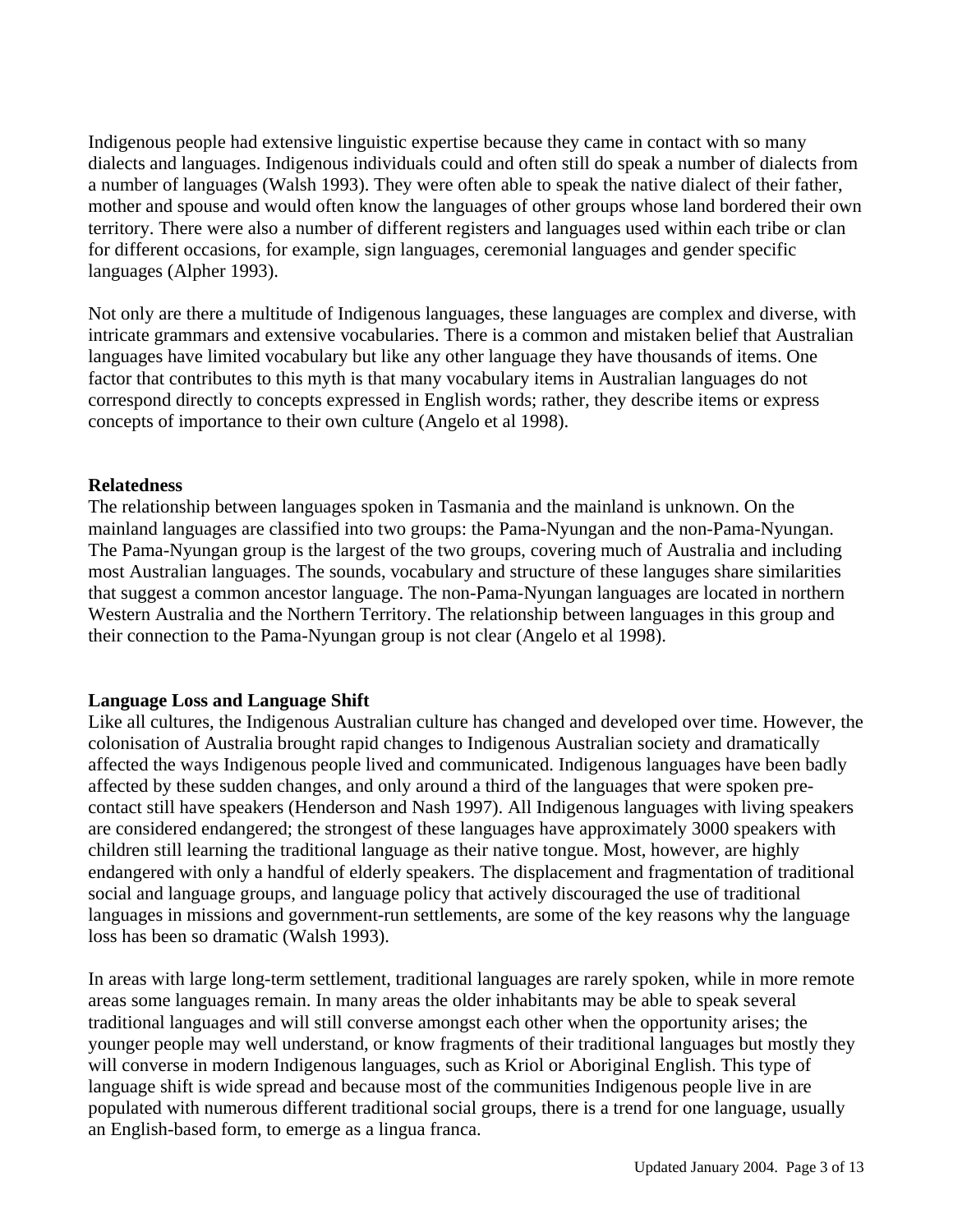#### **Language revitalisation**

*It is a mistake to dismiss our languages as part of history, and long gone. They're not. They are alive and vibrant. They are in a new phase of growth. They're part of us as the Indigenous people of the land. Our languages are the voice of the land, and we are the carriers of the languages.* (Jeanie Bell, Linguist, Boyer Lectures 1993)

Despite the grim details discussed above, many of these languages are not considered 'dead' or 'extinct' languages, even though they have no living speakers. Instead they are referred to as 'sleeping' or 'dormant' languages. Over the past several decades there have been many efforts by linguistic experts and descendents of speakers to revive the linguistic heritage of Indigenous peoples from around Australia. Many languages which have no living speakers at the start of the revitalisation process have been reconstructed using old tape recordings, materials from existing word lists and manuscripts, and fragments of knowledge from elders' childhood memories.

Today, language revival is a priority for many Indigenous people, and several successful language revival projects are being implemented. For example, the NSW Board of Studies has developed a new syllabus (*Aboriginal Languages K-10 Syllabus*) that enables students to begin to gain proficiency in a local Aboriginal language, develop and understanding of the similarities and differences in the structure of Aboriginal Languages and the relationship between land, language, culture and identity.

One of the most exciting examples of language revitalisation in Australia is that of Kaurna in Adelaide (Amery 2000). Until around 15 years ago, Kaurna language materials recorded by German missionaries in the 19th Century remained in archives unused, and the language unspoken since the 'last speaker' passed on in the 1840s. However, through linguistic reconstruction that began with the writing of six songs in 1990, the language has been revived considerably; programs have been established for a range of learners and the language is beginning to take root within local Indigenous households. The Kaurna language is also being taught to local Indigenous children with the help of the SA Education Department (see Amery 2000 for further information on this project).

# **Modern Indigenous languages**

Like other places in the world that have experienced similar social disruption and colonisation, forms of speech have quickly developed that reflect this contact. These new forms of speech include Creoles and pidgins as well as forms based closely on English, such as, Aboriginal English. Two of the most wide spread Creoles are Torres Strait Broken and Kriol. Kriol is spoken in the far north of the Northern Territory and Western Australia while Torres Strait Broken is spoken in the Torres Strait Islands and some parts of northern Queensland.

# $Kriol<sup>1</sup>$  $Kriol<sup>1</sup>$  $Kriol<sup>1</sup>$

 $\overline{a}$ 

Kriol is estimated to have upwards of 20,000 speakers and is mostly spoken in the Katherine region of the Northern Territory and the Kimberly region in Western Australia. This language started developing in the early 20th century in the Roper River Mission in the north-eastern Northern Territory when the only language form available for communication amongst the wide variety of Indigenous peoples and the English speaking missionaries was a pidgin. Children began learning this form as their first

<span id="page-3-0"></span><sup>&</sup>lt;sup>1</sup> Much of the information in this section is indebted to the discussion of Kriol in Angelo et al 1998:192-199.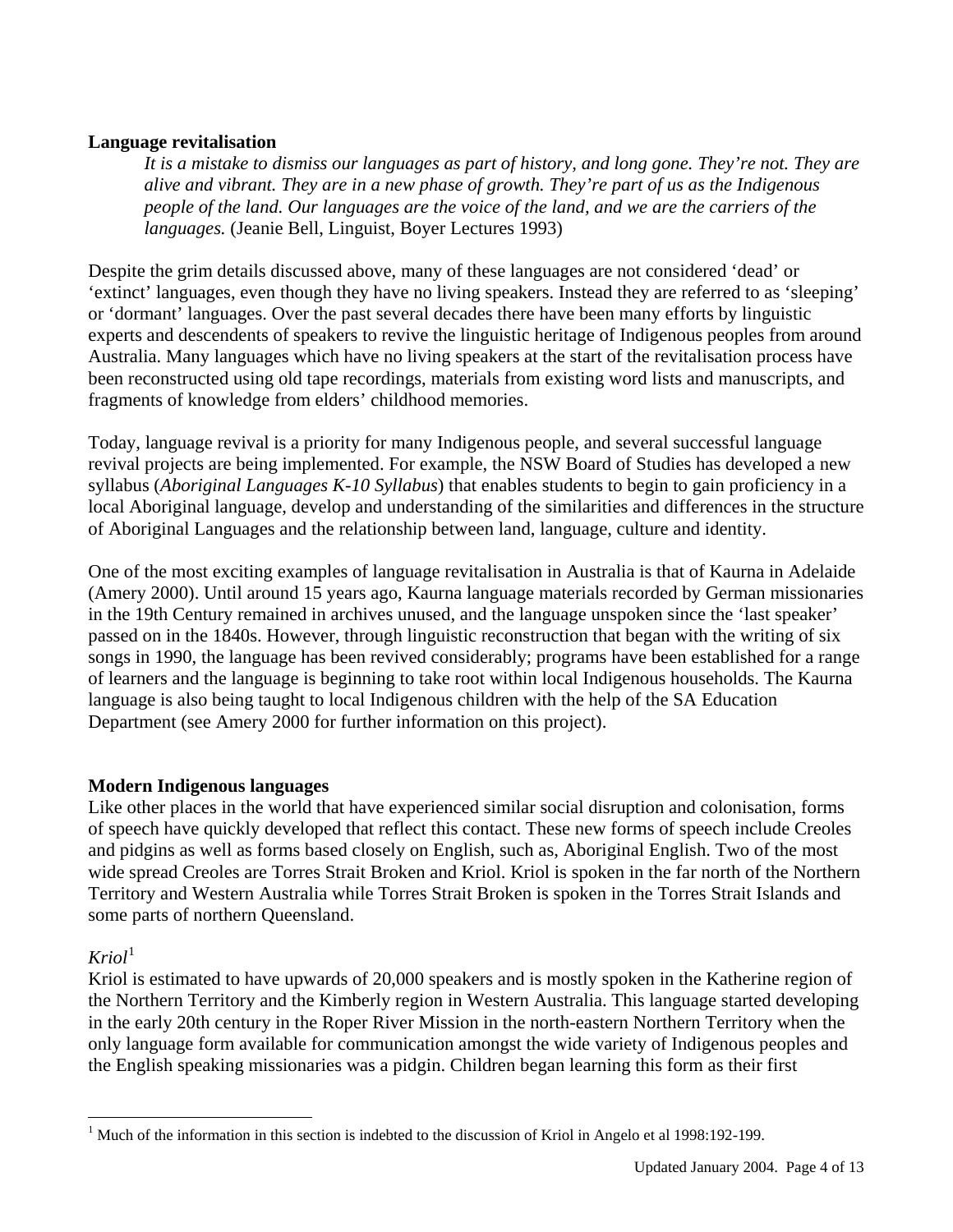language and thus it developed into a full and rich language in order to fulfill their communicative needs.

Many Northern Territory and Western Australia Aborigines regard their variety of Kriol as very different from, if not mutually unintelligible with, that spoken in the neighbouring state, and reject the suggestion that they are the same language. There are also certain differences in both the Western Australian and Northern Territory dialects from region to region, which many speakers are well aware of. In particular, there is a great deal of variation in the vocabulary used in Kriol because the Kriol spoken in different regions is influenced by different languages.

Kriol is generally classified as an English-based Creole; however, it also borrows much from the phonology, lexicon and syntax of traditional languages. A large number of vocabulary items, especially from domains of traditional knowledge, such as local flora and fauna, kinship terms, body parts and (of course) placenames are often borrowed into Kriol.

The sound system used in Kriol is mostly borrowed from traditional Indigenous languages. For example, traditional languages do not recognise the difference between voiced and voiceless consonants as meaningful. Thus Kriol does not use pairs of voiced and voiceless sounds like b/p, d/t, g/k, v/f to distinguish different words.

Kriol like lots of creole languages does not keep the inconsistencies of its parent languages. For example, Kriol removes the irregularities found in the expression of past time in English and simply uses the marker 'bin' preceding the verb:

*Minbala bin wok gada ola biliken*. 'The two of us walked with the billycans' (Angelo et al 1998:195)

*Melabat bin oldie gu fishing en hanting la Hadsen Riba.*  'All of us would go fishing and hunting at the Hodgson River' (Angelo et al 1998:196)

Kriol is still highly stigmatised and many Indigenous and non-Indigenous Australians believe it to be a 'corrupt', 'broken' or 'distorted' combination of English and/or various traditional languages. Linguists are working on Kriol dictionaries, producing Kriol literacy materials, running workshops etc., to help promote the importance and value of Kriol.

# *Aboriginal English*

Knowledge of the historical background of Aboriginal English is very sketchy. Different linguists and researchers have quite varying hypotheses about the history of this English-based dialect. For instance, some linguists believe that Aboriginal English is very distinct from the pidgins and creoles of Australia (Brandl and Walsh 1982; Sandefur 1983), while others argue that Cape York Creole, Northern Territory Kriol and Fitzroy Kriol and Aboriginal English are closely related forms (Eades 1991).

Many words used in the English speech of Aboriginal people are borrowed from traditional Aboriginal Languages, for example, *you know this wati…this guy here* and *my daddy…'e bin chase that karlaya (emu)* (Kaldor and Malcolm 1985:233). English words are often used in combination or in senses that differ from corresponding word or expressions in Standard Australian English. Some linguists believe that all dialects of Aboriginal English have distinctive English vocabulary usages and these distinctive vocabulary items are firmly embedded in Aboriginal life. For instance, in Alice Springs Aboriginal English the meaning of *fire* is extended to include firewood, lit or unlit, firesticks, matches and electric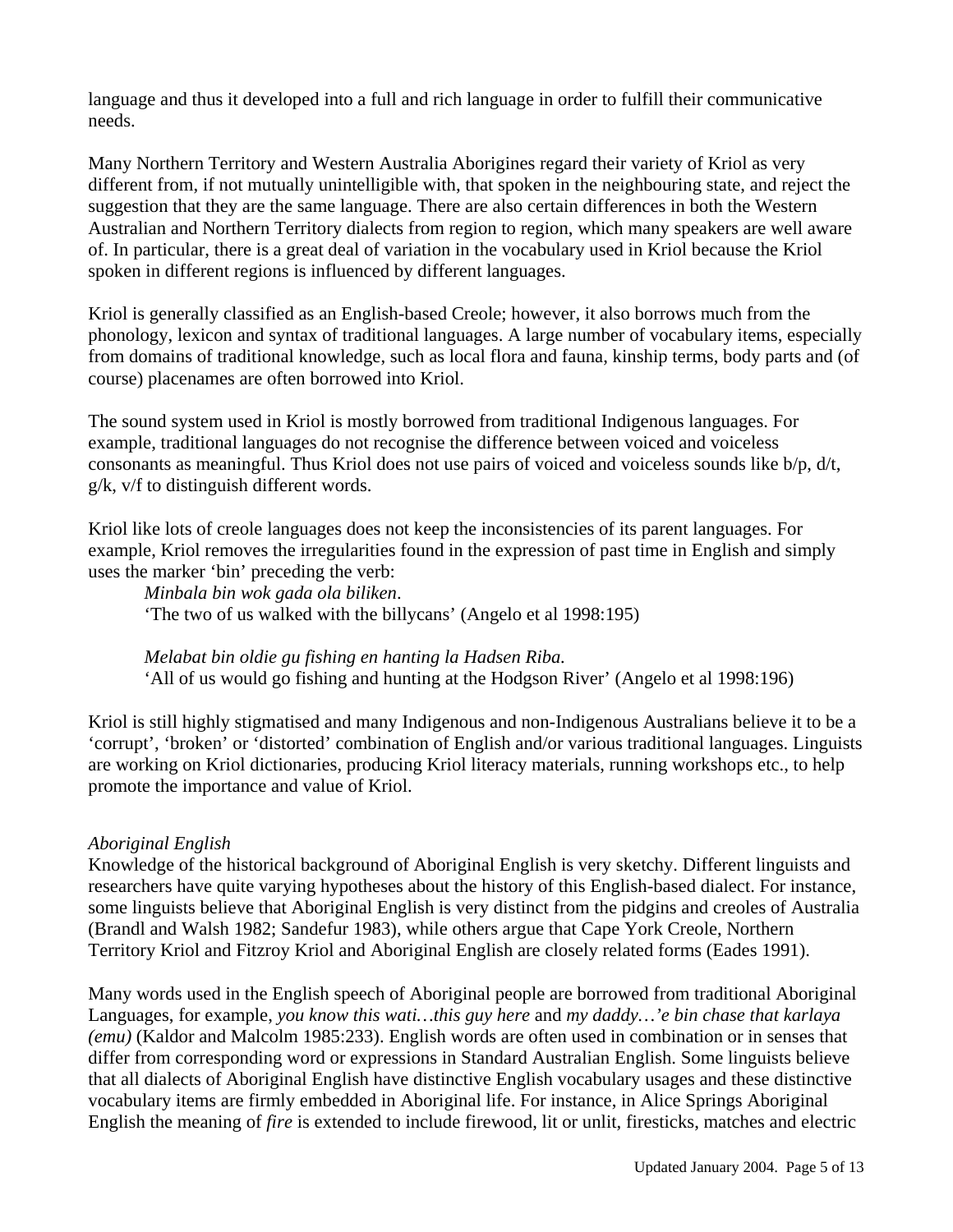heaters (Harkins 1994:149). The semantic scope of *fire* in Aboriginal English corresponds to that described by the equivalent term in traditional languages of the area, such as Arrernte and Luritja: *ure* (Harkins 1994:149).

The use of Standard Australian English prepositions *on*, *at*, *in* are not obligatory and are interchangeable in Aboriginal (Harkins 1994; Kaldor and Malcolm 1985, 1991):

*I live at Anthepe…I go to picnic and dig rabbit at bush* 

 *we bin go Melbourne* (Harkins 1994:66-67)

In place of the standard prepositions the word *la* or *longa* is often used in a locative function (Kaldor and Malcolm 1985). The English prepositions *in*, *on* and *at* correspond to a single locative marker in traditional languages of the area, such as, Luritja *-la* and Arrernte *–le (*Harkins 1994). The variable and interchangeable use of these preposition and their replacement by a *la* or *longa* seems to suggest that Aboriginal English forms are being used in accordance with systems of traditional languages.

As demonstrated by this brief sketch, features of Aboriginal English appear in different forms or ways from those regarded as standard. These non-standard forms often occur alongside standard forms. Researchers and linguists working on Aboriginal English often note that many people on hearing these non-standard forms assume they are errors (Harkins 1994; Eades 1988). Thus when, listening to a speaker who uses standard and non-standard forms, the hearer often concludes that the standard forms are what the speaker really wants to say and the non-standard forms are 'slips of the tongue' or 'careless speech' (Harkins 1994:41). These differences between Aboriginal English and Standard Australian English are really a result of the influence of traditional languages and Aboriginal ways of categorising the world. Aboriginal Speakers have simply altered English in ways to make it fit their communicative needs.

# **Indigenous loan words in English**

Many English concepts and words have made their way into modern Indigenous languages, such as Kriol, of course. But the traffic has not been exclusively one-way: there are many words that have been borrowed into Australian English from Indigenous languages (see

[http://www.anu.edu.au/ANDC/Classroom/aboriginal\\_borrowings\)](http://www.anu.edu.au/ANDC/Classroom/aboriginal_borrowings). The word 'kangaroo' is one of the first and most famous borrowings into English. This word comes from Guugu Yimidhirr, the language of the Cooktown region in northern Queensland. *Kangaroo* or *kanguru* was elicited from local Indigenous people in 1770 by James Cook when the 'Endeavour' was forced to stop in the region for repairs (Walsh 1993). The name is actually just that of the large black or grey kangaroo *Macropus robustus* but it was mistaken as a generic term for the whole species. For some reason, Governor Phillip thought this word had been recorded in Botany Bay and so members of the first fleet used this word in conversing with the local Indigenous people in the Sydney region. These Indigenous people were unfamiliar with this word and they thought it was English and so it spread.

Some other well known examples of borrowings into English are bilby, billabong, boomerang, coolibah, dingo, kookaburra, koala, mulga, waratah, witchetty and yabby. Information on borrowings can be discovered in some dictionaries and reference books, such the *Australian Pocket Oxford Dictionary* or the *Australian Concise Oxford Dictionary* or *Australian Aboriginal Words in English*. However, because of the multitude of Indigenous languages the history of borrowings are not always known.

In the same way Aboriginal words, such as kangaroo and yabby, have been borrowed into English so have Indigenous placenames been borrowed into the introduced system of placenames. Parramatta,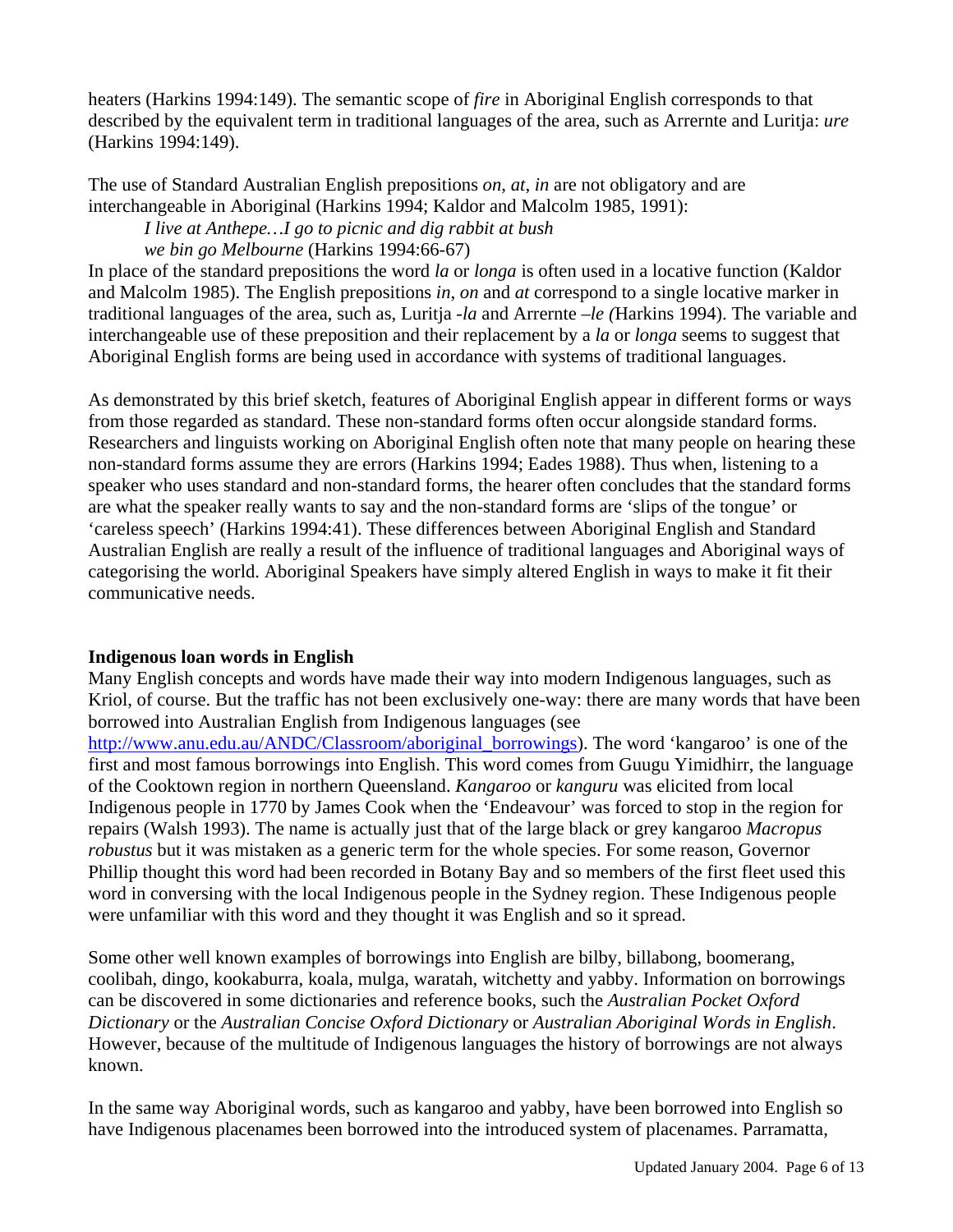Woolloomooloo, Bondi, Coogee are all well-known Sydney examples of Indigenous placenames that have been taken into the introduced system.

#### **Indigenous Placenames** [2](#page-6-0)

In Australia there are two systems of placenames; there is the introduced system of placenames that Europeans developed to refer to places, and the network of Indigenous placenames that Indigenous people use.

Colonists, explorers, settlers and surveyors through their renaming of the Australian landscape have often consulted Indigenous people and adopted Indigenous names. Indeed it has been estimated (albeit rather unreliably) in New South Wales that over 75% of the current names of settlements and geographical features, such as creeks and hills, are of Aboriginal origin (Kennedy and Kennedy 1989).

Throughout Australian history, there have been times where at an official level the use of Indigenous names and the acquisition of local Aboriginal knowledge had been promoted. In 1884 the International Provincial Geographical Conference in Melbourne advocated the preference for Indigenous placenames (Henderson and Nash 1997). And a little earlier in the mid 19th Century the South Australia Governor, George Gawler, sent out a decree to colonists to record carefully and precisely names that the Indigenous peoples had given to features of the landscape (Amery and Williams 2002). These records were to be sent to the Surveyor-General and when proved to be accurate were to be included on public maps. This type of policy resulted in many names of Indigenous origin being inserted into the new introduced system of Australian names.

The explorers, landowners and surveyors who delved into the rich world of Indigenous names, whether as a result of official policy or individual fascination, were prone to misunderstanding due to their lack of familiarity with Indigenous language and culture. For example, when the landowners or surveyors adopted Indigenous placenames they frequently applied them to features different from that originally designated. For example, the town of Lameroo in South Australia and Lameroo Beach in Darwin apparently get their names from each other (Simpson 2003).

The sound systems of Indigenous languages are quite different from English and those individuals learning and applying names had difficultly capturing Australian Aboriginal speech sounds. As a result many of these transcriptions are very unreliable records of the original pronunciation in the relevant Indigenous language; many names would be unrecognisable to a speaker of a source language. Thus, names of Indigenous origin have become distorted and anglicised, and are considered part of the introduced system of names rather than the Indigenous system proper.

As previously noted, before the colonisation of Australia it has been approximated that there were around 250 Indigenous groups speaking distinct languages. Each of these languages had its own toponymic rules and its own set of names for places that were important to them. These sets of placenames often included names of places located in the territory of neighbouring groups, thus many portions of the landscape have been named several times over by different Indigenous groups. A map made in the 19th century of the Diyari people's territory in South Australia contains 2,500 placenames (Simpson 2003). This concurs with linguist, Peter Sutton's calculation that the Wik People of Cape York know several thousand placenames (Hercus and Simpson 2002; Sutton 2002). These figures are quite a lot more than Hunn estimates in the 1994 paper 'Place names, population density and the magic

 $\overline{a}$ 

<span id="page-6-0"></span> $2^2$  Much of the information in this section is indebted to Hercus and Simpson 2002.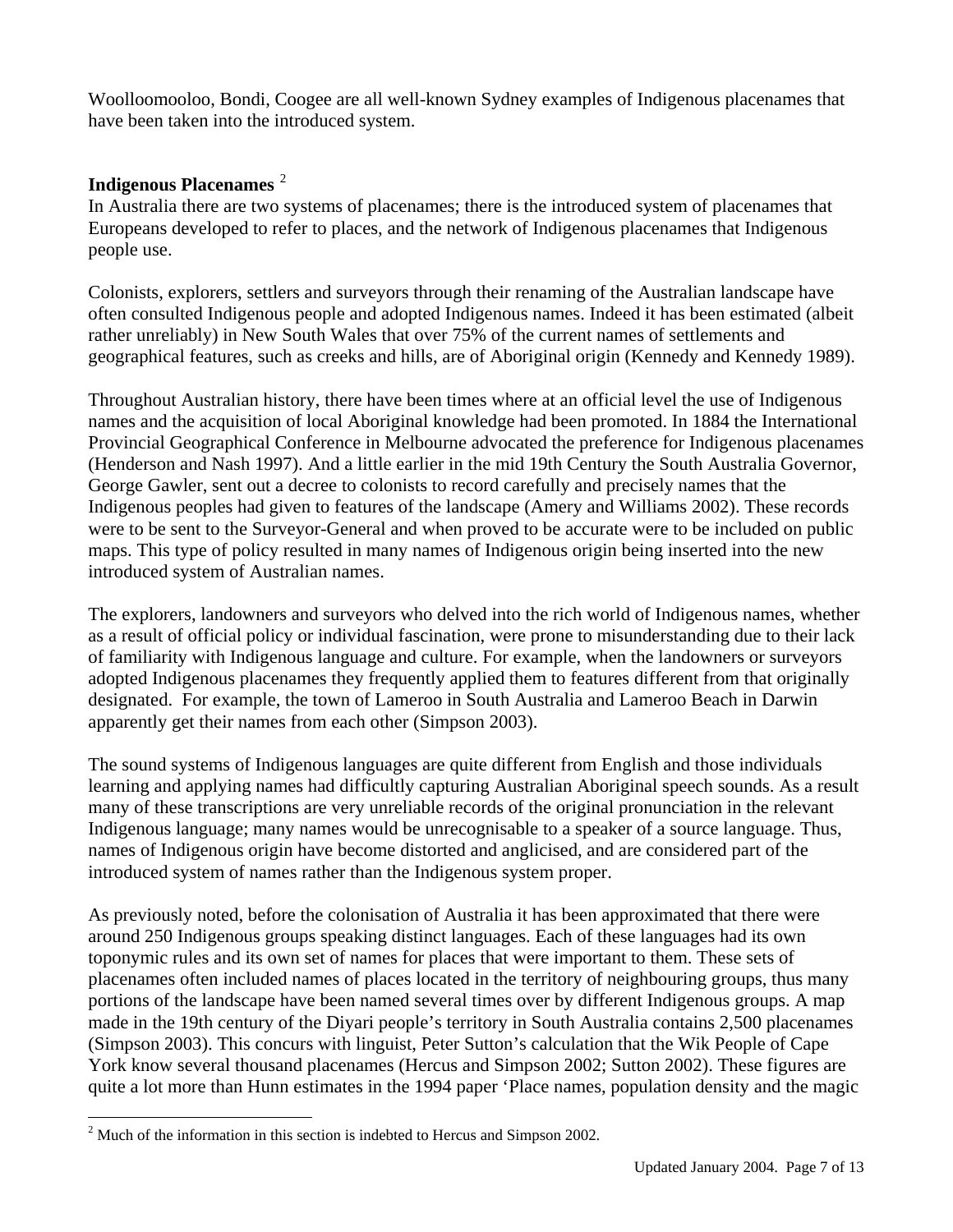number 500' (quoted in Henderson and Nash 1997). He postulated that Indigenous language groups around the world have around 500 placenames for their territory. Assuming this is a correct and reasonable figure and that there were 300 language groups prior to European settlement it would follow that Australia had around 150,000 Indigenous placenames. While Kennedy and Kennedy in their 1989 publication *Australian Place Names* have ventured a rough estimation that Australia has over four million placenames with approximately three-quarters of them being Indigenous.

An Indigenous person has no difficulty remembering hundreds of placenames even though they are not recorded with gazetteers or on maps. Indigenous names given to the land relate to the journeys of ancestral beings, and thus feature heavily in traditional stories, song and dance. So people remember the placenames as part of the narration of stories and the singing of songs.

*…during a land claim hearing, Warumungu people of the Tennant Creek area told the court how ancestral women go to the place Witiin and leave a coolamon, a container for carrying water. That coolamon is visible now as a waterhole. Witiin means 'coolamon' in Warumungu. The ancestral beings go east to another place, Manaji, where they dig bush potatoes. Manaji means 'bush potato' in Warumungu, and there are bush potatoes growing there now. And so on. Now Witiin and Manaji are short names which refer directly to features of the place as well as to actions of the ancestors. Many Aboriginal placenames describe the actions of the ancestor at a place but only indirectly describe the place. Luise Hercus has recorded many such names among the Arabana of the Lake Eyre region. For example, Rockwater Hill's Arabana name is Kudna-tyura-apukanha 'they (that is ancestral Emus) had diarrhoea long ago'. You have to know the story and the place to know how the name fits the place. What has diarrhoea got to do with the hill? Well, it's represented by lots of green stones on the hill.* (Simpson 2003)

Indigenous placenames have developed as an essential aspect in traditional stories and a key tool for moving through and surviving in the Australian landscape. The content of the story the names feature in and the often highly descriptive name of a place (for example, *Manaji* being the Warumungu name for a site where a group of ancestral beings dig bush potatoes and *Manaji* also being the Warumungu word for bush potatoes) are extremely useful aides to knowing the value of various sites as good water and food sources. And the sequencing of placenames according to the journey of an ancestral being in these stories is a crucial way to locate these sites. All the places in the stories are interconnected with locational information, and thus, the location of a place within the story can be determined through its relationship to other places.

So we can see that the principles of the Indigenous naming system differ greatly from the toponymic practices in the introduced European system. For example, there is a vast difference between what is regarded as a feature that need to be named in the Indigenous and a features that requires a name in the introduced system. Indigenous people often have several names for different stretches of a watercourse, whereas the whole river or creek would only bear one introduced name. Or a hill may have a name in the introduced system while the Indigenous system doesn't have a name just for that hill but a name that refers to the whole surrounding region as well as the hill. Another example: one feature may have several Indigenous names known by different groups of people. Indeed, Indigenous placenames are often owned, secret or sacred, and only one clan may have the rights to impart this knowledge. In contrast, the introduced system strives to maintain a single network of placenames that are accessible to all.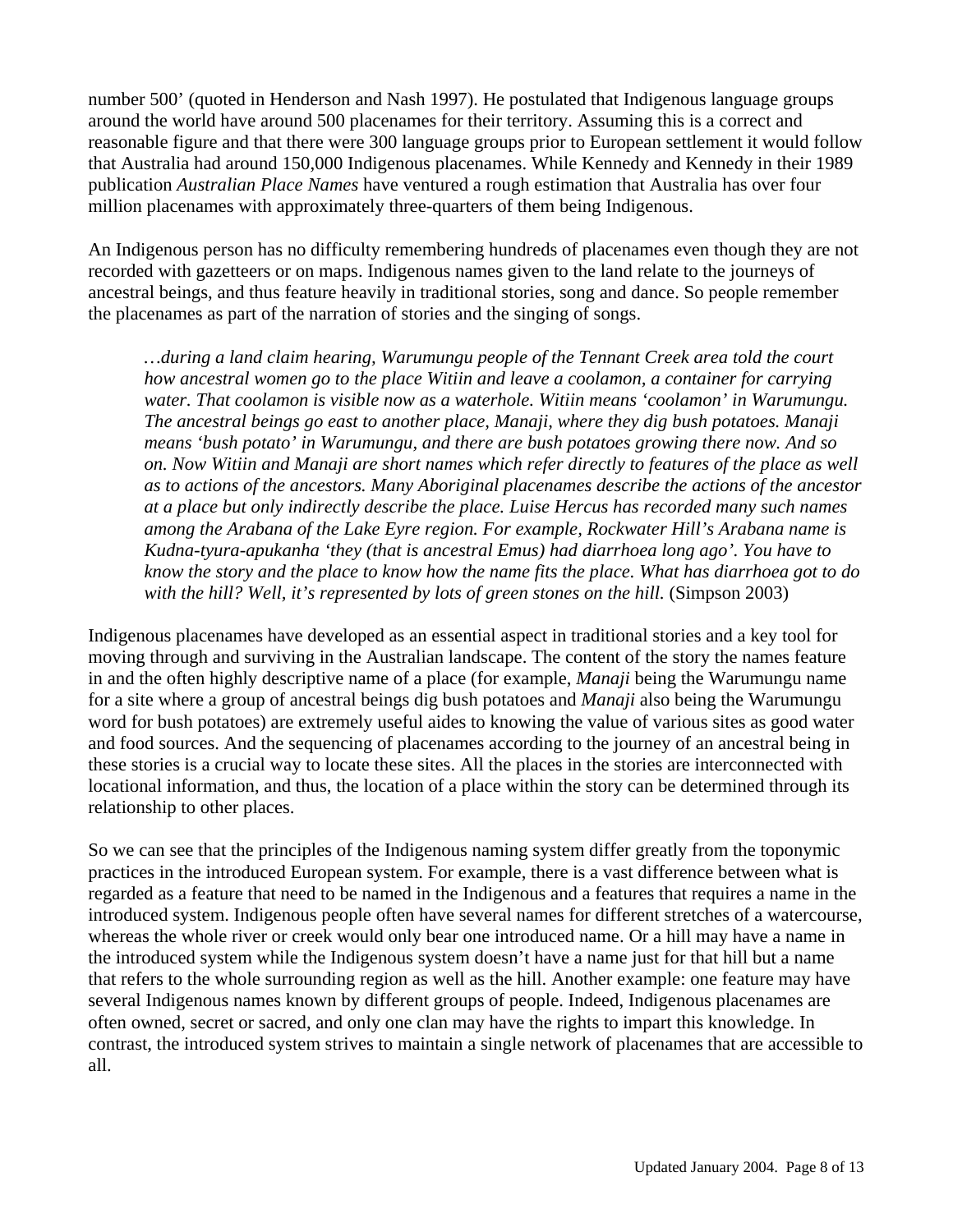# Dual naming:

There has been a move in recent years to recognise the validity of Indigenous names and to promote the investigation and official use of these names. In NSW the Geographical Names Board (http://www.gnb.nsw.gov.au) has established a dual naming sub-committee and dual naming guidelines. These guidelines recognise the significance of Aboriginal culture by giving dual names to already named geographical features, such as, rivers, creeks and mountains. An example of dual naming is Dawes Point Reserve situated under the southern end of the Sydney Harbour Bridge. The Sydney Harbour Foreshore Authority proposed a dual name be considered for the Reserve. Local Indigenous communities and historical sources were consulted to ensure cultural accuracy; a dual name can be assigned only where there is strong evidence of a pre-existing Indigenous placename, and the proposal must have the support of the local community. The Sydney Harbour pilot project has resulted in the Cadigal name *Tar-ra*, as well as Dawes Point, being adopted and displayed prominently at the Reserve.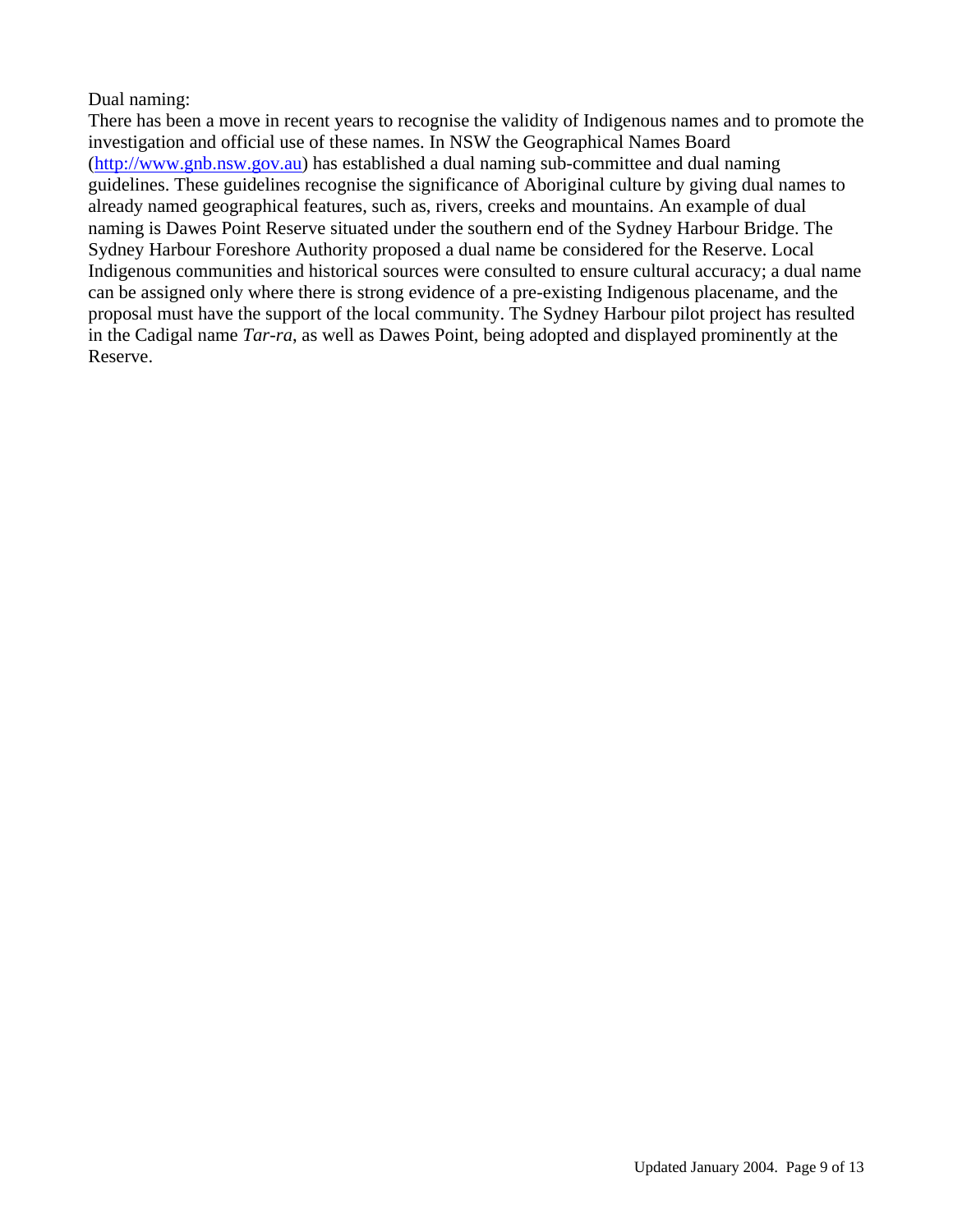#### **Resources**

Australian Indigenous languages websites:

The following websites are a good starting point for anyone interested further information on Indigenous languages and placenames.

Australian Institute for Aboriginal and Torres Strait Islander Studies <http://www.aiatsis.gov.au/>

Aboriginal Languages of Australia <http://www.dnathan.com/VL/austLang.htm>

Aboriginal placenames around Sydney Harbour [http://www.livingharbour.net/aboriginal/place\\_names.htm](http://www.livingharbour.net/aboriginal/place_names.htm)

Languages of the World Ethnologue <http://www.sil.org/ethnologue/search>

Victorian Aboriginal Place Names <http://www.vaclang.ozhosting.com/>

FATSIL Aboriginal and Torres Strait Islander Corporation of Languages <http://www.fatsil.org/>

Further Reading: Parbury N. 1986. *Survival: A History of Aboriginal Life in New South Wales*. Sydney: Ministry of Aboriginal Affairs NSW.

Schmidt A. 1990. *The Loss of Australia's Aboriginal Language Heritage*. Canberra: Aboriginal Studies Press.

Thieberger N, McGregor W. 1994. *Macquarie Aboriginal Words.* Sydney: Macquarie Library.

Dixon, R., W. Ramson, M. Thomas. 1992. *Australian Aboriginal words in English: their origin and meaning*. Canberra: Oxford University Press.

Blake, Barry J. 1991. *Australian Aboriginal languages: a general introduction*. St. Lucia: University of Queensland.

Dixon, R M W. 1980. *The languages of Australia*. Cambridge: Cambridge University Press.

Thieberger, Nicholas. 1995. *Paper and talk: a manual for reconstituting materials in Australian indigenous languages from historical sources.* Canberra: Aboriginal Studies Press.

Walsh, Michael and Yallop, Colin. 1993. *Language and culture in Aboriginal Australia.* Canberra: Aboriginal Studies Press.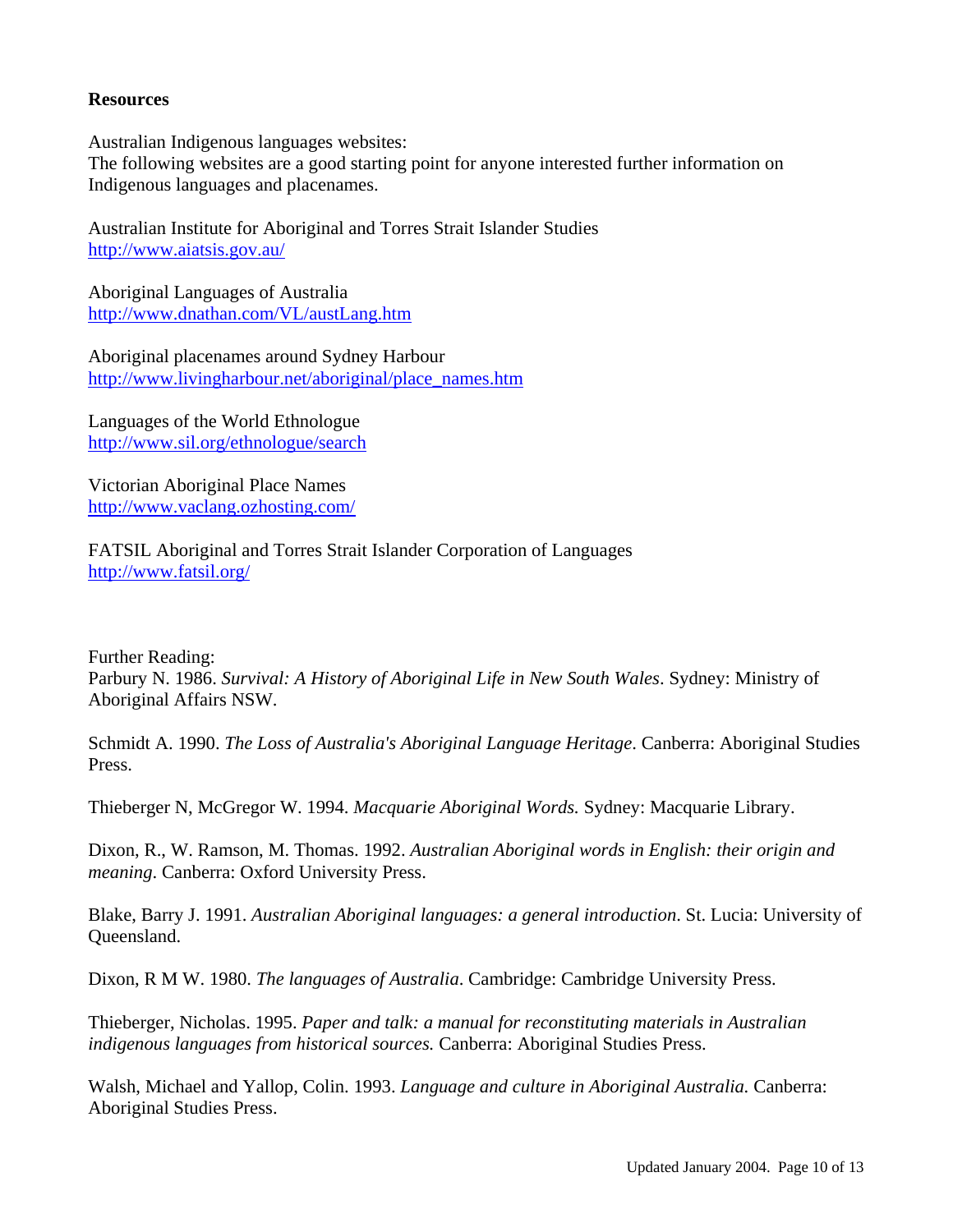Romaine, Suzanne. 1991. *Language in Australia*. Cambridge: Melbourne: Cambridge University Press.

Brandl, M. M. and Walsh, M. 1982. Speakers of many tongues: toward understanding among Aboriginal Australians. *International Journal of the Sociology of Language* 36, 71-81. Amsterdam: Mouton Publishers.

Eades, D. 1988. They don't speak an Aboriginal Language, or do they? I. Keen (ed.) *Being Black: Aboriginal Cultures in 'settled' Australia*. Canberra: Aboriginal Studies Press.

Harkins, J. 1994. *Bridging Two Worlds: Aboriginal English and Cross-cultural Understanding*. Brisbane: University of Queensland Press.

Languages serials and series: *Australian Journal of Linguistics* Australian Linguistic Society. Twice yearly. Business Manager Department of Linguistics, La Trobe University, Bundoora, Vic 3083 The journal publishes an annual bibliography of academic publications in Australian languages

#### *Australian Review of Applied Linguistics*

Applied Linguistics Association of Australia. Twice yearly. Editor, Department of Linguistics, The Faculties, Australian National University, Canberra, ACT 0200

*Pacific Linguistics* Department of Linguistics, Research School of Pacific and Asian Studies, Australian National University, Canberra, ACT 0200 This is published irregularly in 4 series: Series A: Occasional papers Series B: Monographs Series C: Books Series D: Special publications

Also try other references in the AIATSIS Indigenous Languages Bibliography ([http://www.aiatsis.gov.au/lbry/fct\\_shts/lib\\_rsc2.htm\)](http://www.aiatsis.gov.au/lbry/fct_shts/lib_rsc2.htm)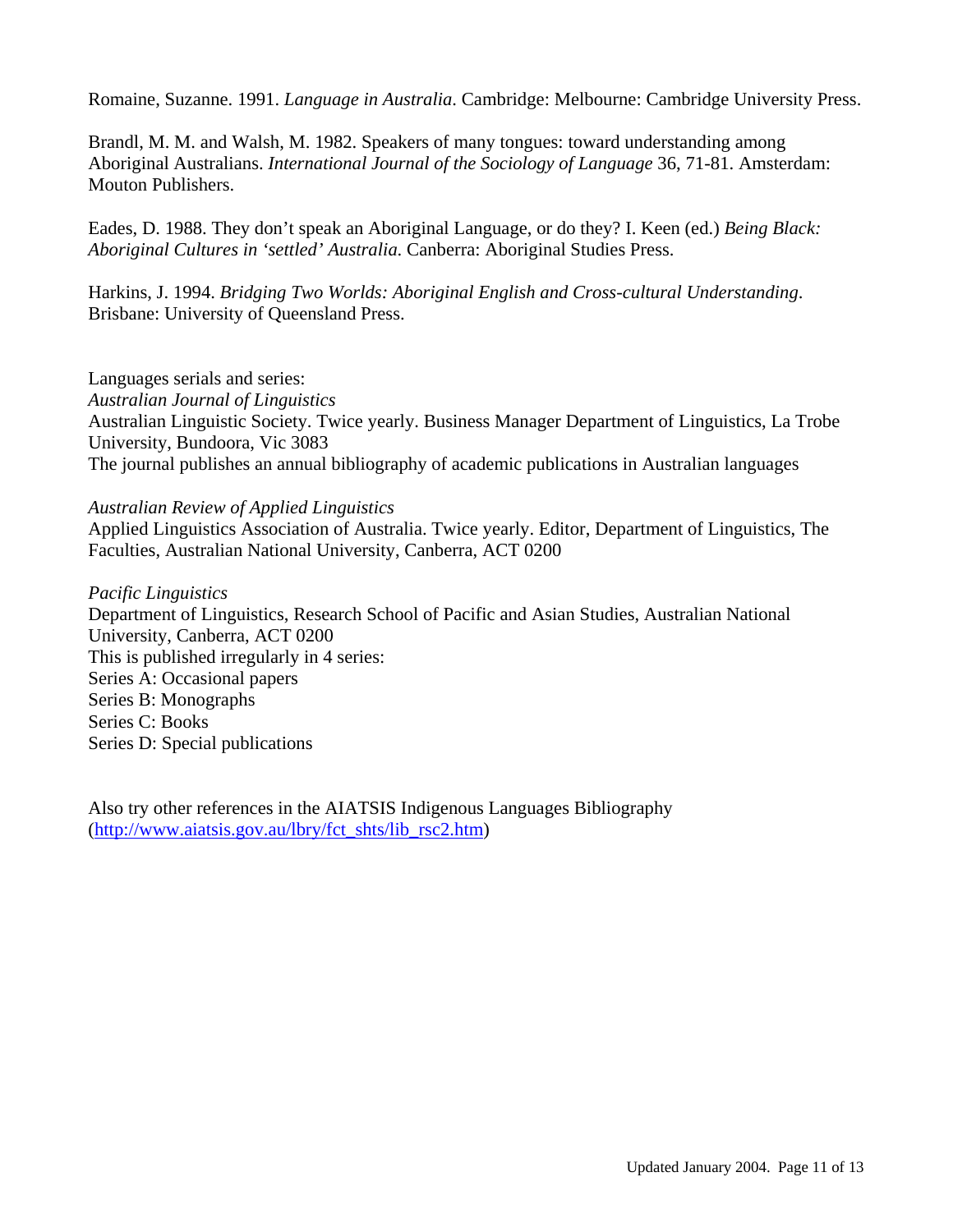# **Bibliography**

Amery, R. 2000. *Warrabarna Kaurna! Reclaiming an Australian Language*. Lisse, Netherlands: Swets and Zeitlinger.

Amery, R. and G. Williams. 2002. Reclaiming through Renaming. In Hercus, L., F. Hodges and J. Simpson (eds). 2002. *The Land is a Map: Placenames of Indigenous Origin in Australia*. Canberra: Pandanus Books.

Angelo, D. et al. 1998. *The Lonely Planet Australian Phrasebook* (2nd Edition). Victoria: Lonely Planet Publications.

Alpher, B. 1993. Out-of-the-Ordinary Ways of using Language. In M. Walsh and C. Yallop (eds), *Language and Culture in Aboriginal Australia*. Canberra: Aboriginal Studies Press.

ATSIC. 2000. *Submission to the House of Representatives Standing Committee into the Needs of Urban Dwelling Aboriginal and Torres Strait Islander Peoples*. Canberra: Commonwealth of Australia.

Bell, J. 1993. Boyer Lectures quoted on Dreaming Online (22/1/2004), [http://www.dreamtime.net.au/indigenous/culture.cfm.](http://www.dreamtime.net.au/indigenous/culture.cfm)

Board of Studies NSW. 2003. *Aboriginal Languages K-10 Syllabus*

Brandl, M. M. and Walsh, M. 1982. Speakers of many tongues: toward understanding among Aboriginal Australians. *International Journal of the Sociology of Language* 36, 71-81. Amsterdam: Mouton Publishers.

Dixon, R., W. Ramson, M. Thomas. 1992. *Australian Aboriginal words in English: their origin and meaning*. Canberra: Oxford University Press.

Eades, D. 1991. Communicative Strategies in Aboriginal English. S. Romaine (ed.) *Language in Australia*. Cambridge: Cambridge University Press.

Fernando, R. Quoted in NSW Office of the Board of Studies (1998). *New South Wales Aboriginal Languages Interim Framework K-10*. Sydney: Board of Studies NSW.

Green, I. 1999. Australian English and Aboriginal Languages with The Lonely Planet Australian Phrasebook. Lingua France: Radio National website (22/1/04), <http://www.abc.net.au/rn/arts/ling/stories/s28621.htm>.

Harkins, J. 1994. *Bridging Two Worlds: Aboriginal English and Crosscultural Understanding*. Brisbane: University of Queensland Press.

Henderson, J. and Nash, D. 1997. *Culture and heritage: indigenous languages*. Canberra: State of the Environment Technical Paper Series (Natural and Cultural Heritage), Department of the Environment.